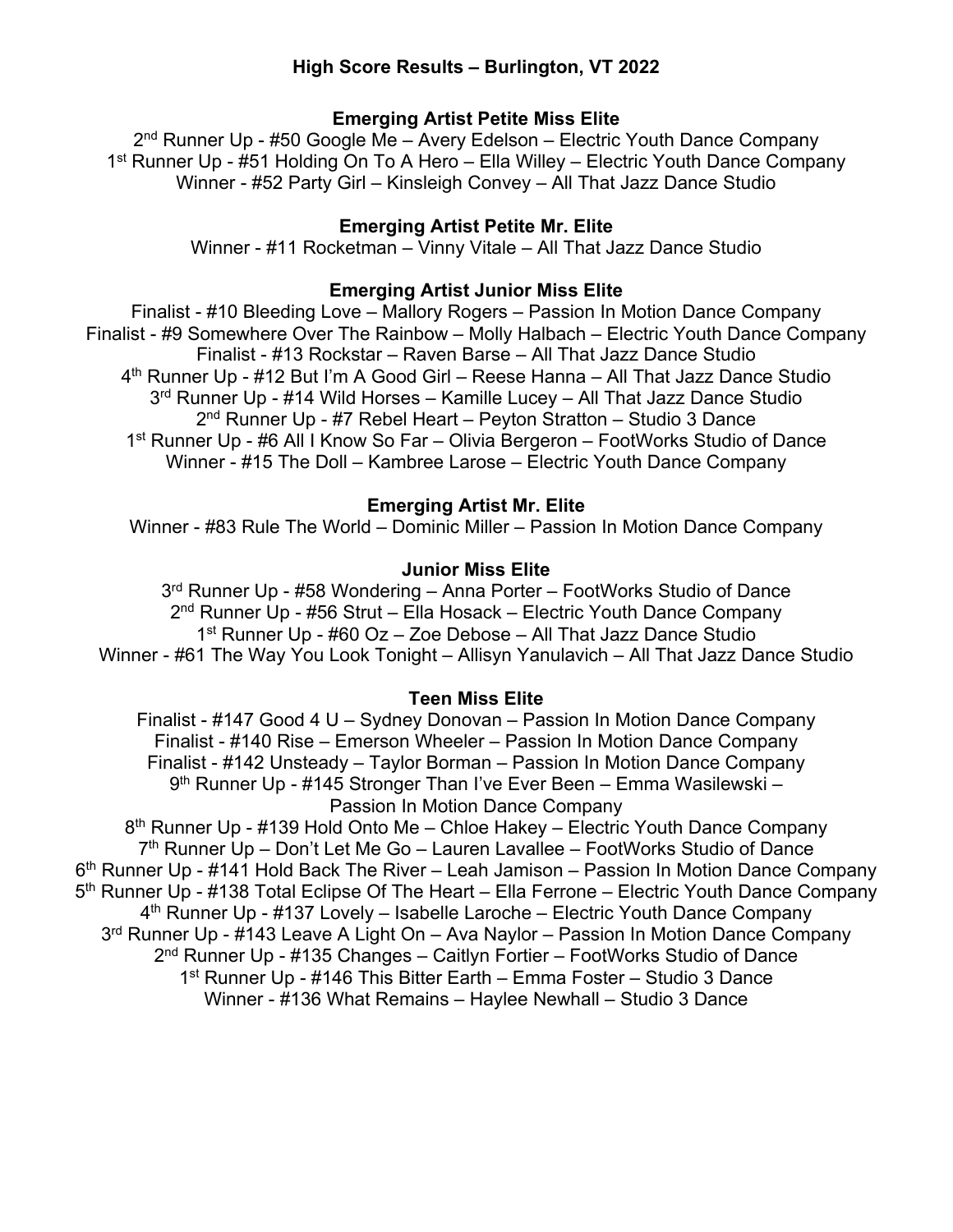#### **Miss Elite**

Finalist - #119 Bring On The Men – Emma Archambault – Electric Youth Dance Company Finalist - #123 Size – Carmela Vitale – All That Jazz Dance Studio Finalist - #120 Somebody That I Used To Know – Avery Hemingway – Passion In Motion Dance Company 9<sup>th</sup> Runner Up - #116 When He Sees Me – Jenelle Hardy – Electric Youth Dance Company 8<sup>th</sup> Runner Up - #121 Heal – Meghan Vesosky – FootWorks Studio of Dance  $7<sup>th</sup>$  Runner Up - #109 A Day With OCD – Madison Bailey – Studio 3 Dance 6<sup>th</sup> Runner Up - #115 Euphor – Carly Charron – Electric Youth Dance Company 5<sup>th</sup> Runner Up - #114 Jealous – Heather L'esperance – Electric Youth Dance Company 4<sup>th</sup> Runner Up - #112 Little Runaway – Abigail Vranjes – Electric Youth Dance Company 3<sup>rd</sup> Runner Up - #117 Fast Car – Madysen Poirier – Electric Youth Dance Company 2nd Runner Up - #122 Punisher – Julia Banacos – FootWorks Studio of Dance 1st Runner Up - #111 Loading – Dilynn Martin – Studio 3 Dance Winner - #113 Black – Ella Partlow – Electric Youth Dance Company

## **Mini Recreational Solo**

1st Place - #49 Rainbow – Maci Cartier – All That Jazz Dance Studio

#### **Mini Intermediate Solo**

4th Place - #11 Rocketman – Vinny Vitale – All That Jazz Dance Studio 3<sup>rd</sup> Place - #50 Google Me – Avery Edelson – Electric Youth Dance Company 2<sup>nd</sup> Place - #51 Holding On To A Hero – Ella Willey – Electric Youth Dance Company 1st Place - #52 Party Girl – Kinsleigh Covey – All That Jazz Dance Studio

### **Young Recreational Solo**

 $2<sup>nd</sup>$  Place - #53 That's Not My Name – Jordyn Miner – All That Jazz Dance Studio 1st Place - #54 Home – Reagan Pittard – FootWorks Studio of Dance

## **Young Intermediate Solo**

10<sup>th</sup> Place - #2 Pretty On The Inside – Madison Hayes – FootWorks Studio of Dance 9<sup>th</sup> Place - #10 Bleeding Love – Mallory Rogers – Passion In Motion Dance Company  $8<sup>th</sup>$  Place - #9 Somewhere Over The Rainbow – Molly Halbach – Electric Youth Dance Company  $7<sup>th</sup>$  Place - #13 Rockstar – Raven Barse – All That Jazz Dance Studio 6th Place - #12 But I'm A Good Girl – Reese Hanna – All That Jazz Dance Studio 5<sup>th</sup> Place - #14 Wild Horses – Kamille Lucey – All That Jazz Dance Studio 4th Place - #4 Saturn – Emily Banacos – FootWorks Studio of Dance 3rd Place - #7 Rebel Heart – Peyton Stratton – Studio 3 Dance 2nd Place - #6 All I Know So Far – Olivia Bergeron – FootWorks Studio of Dance 1<sup>st</sup> Place - #15 The Doll – Kambree Larose – Electric Youth Dance Company

## **Young Competitive Solo**

4th Place - #58 Wondering – Anna Porter – FootWorks Studio of Dance 3rd Place - #56 Strut – Ella Hosack – Electric Youth Dance Company  $2<sup>nd</sup>$  Place - #60 Oz – Zoe Debose – All That Jazz Dance Studio 1st Place - #61 The Way You Look Tonight – Allisyn Yanulavich – All That Jazz Dance Studio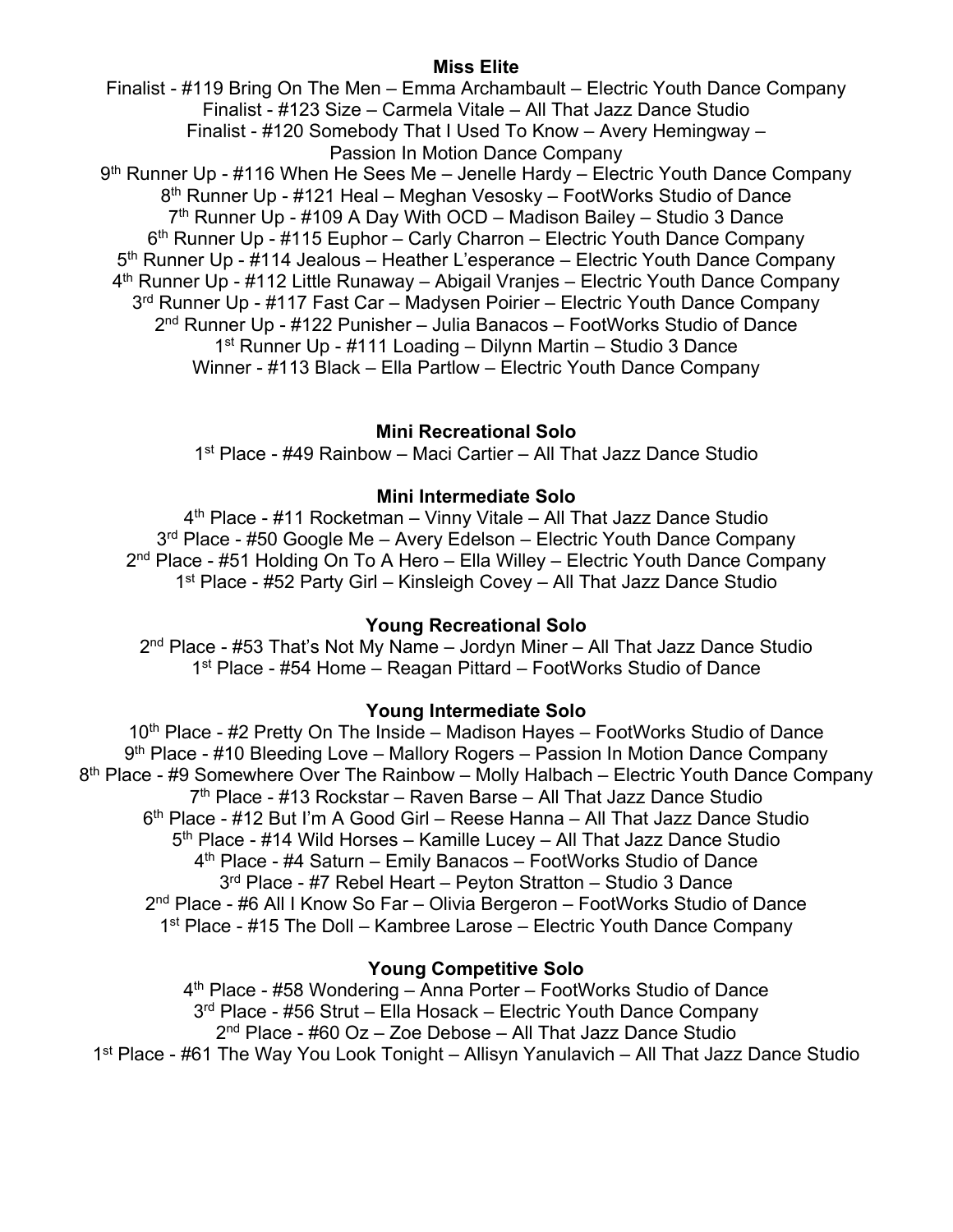## **Teen Intermediate Solo**

 $7<sup>th</sup>$  Place - #131 MJ – Hayley Mulheron – Electric Youth Dance Company 6th Place - #125 It's My Life – Whitney Ross – FootWorks Studio of Dance 5th Place - #126 Got It – Lauren Brown – FootWorks Studio of Dance 4th Place - #128 Insecurities – Piper Blondin – FootWorks Studio of Dance 3<sup>rd</sup> Place - #127 Falls – Emma Jones – FootWorks Studio of Dance 2nd Place - #132 Stole The Show – Natalie St.Mary – All That Jazz Dance Studio 1<sup>st</sup> Place - #130 Got It In You – Elianna Cortright – FootWorks Studio of Dance

## **Teen Competitive Solo**

10<sup>th</sup> Place - #145 Stronger Than I've Ever Been – Emma Wasilewski – Passion In Motion Dance Company

9<sup>th</sup> Place - #139 Hold Onto Me – Chloe Hakey – Electric Youth Dance Company 8th Place - #133 Don't Let Me Go – Lauren Lavallee – FootWorks Studio of Dance  $7<sup>th</sup>$  Place - #141 Hold Back The River – Leah Jamison – Passion In Motion Dance Company 6<sup>th</sup> Place - #138 Total Eclipse Of The Heart – Ella Ferrone – Electric Youth Dance Company  $5<sup>th</sup>$  Place - #137 Lovely – Isabelle Laroche – Electric Youth Dance Company 4<sup>th</sup> Place - #143 Leave A Light On – Ava Naylor – Passion In Motion Dance Company 3rd Place - #135 Changes – Caitlyn Fortier – FootWorks Studio of Dance 2nd Place - #146 This Bitter Earth – Emma Foster – Studio 3 Dance 1st Place - #136 What Remains – Haylee Newhall – Studio 3 Dance

#### **Senior Intermediate Solo**

3<sup>rd</sup> Place - #83 Rule The World – Dominic Miller – Passion In Motion Dance Company 2nd Place - #79 Mom – Jalynn Cabe – FootWorks Studio of Dance 1st Place - #82 Good Stuff – Emma Johnson – FootWorks Studio of Dance

#### **Senior Competitive Solo**

 $10<sup>th</sup>$  Place - #116 When He Sees Me – Jenelle Hardy – Electric Youth Dance Company 9th Place - #121 Heal – Meghan Vesosky – FootWorks Studio of Dance 8th Place - #109 A Day With OCD – Madison Bailey – Studio 3 Dance  $7<sup>th</sup>$  Place - #115 Euphor – Carly Charron – Electric Youth Dance Company 6th Place - #114 Jealous – Heather L'esperance – Electric Youth Dance Company 5<sup>th</sup> Place - #112 Little Runaway – Abigail Vranjes – Electric Youth Dance Company 4th Place - #117 Fast Car – Madysen Poirier – Electric Youth Dance Company 3rd Place - #122 Punisher – Julia Banavos – FootWorks Studio of Dance 2nd Place - #111 Loading – Dilynn Martin – Studio 3 Dance 1<sup>st</sup> Place - #113 Black – Ella Partlow – Electric Youth Dance Company

#### **Mini Recreational Duo/Trio**

4th Place - #28 I Hope You Dance – FootWorks School of Dance 3<sup>rd</sup> Place - #29 Crocodile Rock – Electric Youth Dance Company 2<sup>nd</sup> Place - #28.1 My Own Drum – Electric Youth Dance Company 1<sup>st</sup> Place - #33 Conga – All That Jazz Dance Studio

#### **Mini Intermediate Duo/Trio**

1st Place - #30 Heaven Is A Place On Earth – Studio 3 Dance

### **Young Recreational Duo/Trio**

2nd Place - #34 Material Girls – FootWorks Studio of Dance 1st Place - #35 Sunshine – All That Jazz Dance Studio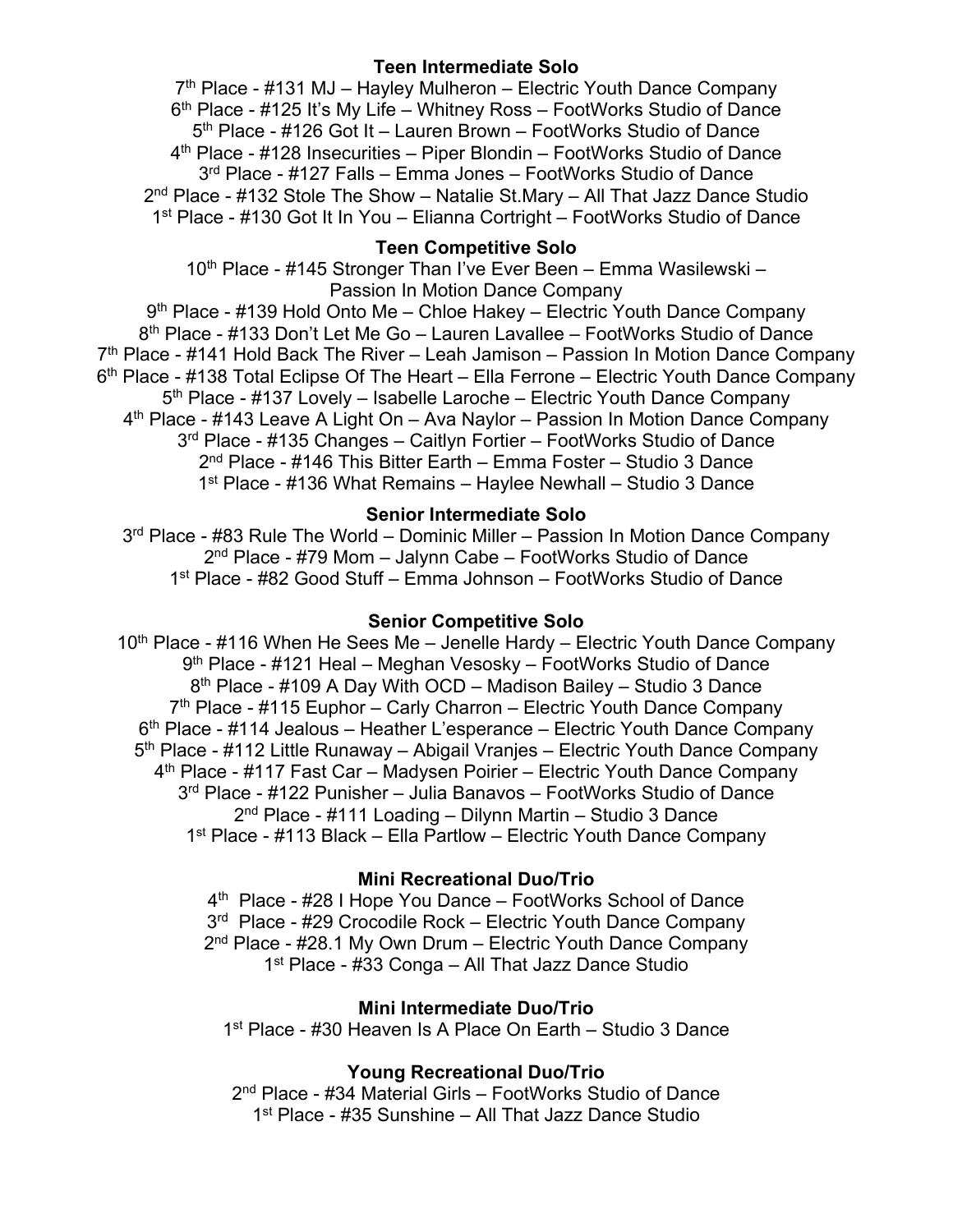### **Young Intermediate Duo/Trio**

6th Place - #38 Upside Down – All That Jazz Dance Studio 5<sup>th</sup> Place - #37 Diamonds Are A Girls Best Friend – Electric Youth Dance Company 4<sup>th</sup> Place - #39 Pon-De Replay – Electric Youth Dance Company 3<sup>rd</sup> Place - #43 Waterloo – Electric Youth Dance Company 2<sup>nd</sup> Place - #42 The Giving Tree - All That Jazz Dance Studio 1<sup>st</sup> Place - #36 Go Hard Or Go Home – Electric Youth Dance Company

### **Young Competitive Duo/Trio**

2<sup>nd</sup> Place - #40 The Step Sister Lament – FootWorks Studio of Dance 1<sup>st</sup> Place - #41 Ending – Electric Youth Dance Company

#### **Teen Competitive Duo/Trio**

10<sup>th</sup> Place - #100 Chasing Cars – Passion In Motion Dance Company 9<sup>th</sup> Place - #94 Tango De Roxanna – Electric Youth Dance Company 8th Place - #96 Wondering – Passion In Motion Dance Company  $7<sup>th</sup>$  Place - #90 Woman Up – Electric Youth Dance Company 6<sup>th</sup> Place - #89 Time After Time – Electric Youth Dance Company 5<sup>th</sup> Place - #88 See You Then - Studio 3 Dance 4<sup>th</sup> Place - #85 The Story - Studio 3 Dance 3rd Place - #92 Fix You – Studio 3 Dance 2<sup>nd</sup> Place - #81 Feel It Still – Electric Youth Dance Company 1<sup>st</sup> Place - #87 Keep You Safe – Passion In Motion Dance Company

#### **Senior Competitive Duo/Trio**

5th Place - #153 The Other Side – Passion In Motion Dance Company 4th Place - #152 Super Trooper – Electric Youth Dance Company 3<sup>rd</sup> Place - #148 Grow As We Go – Electric Youth Dance Company 2<sup>nd</sup> Place - #149 Hold On – Passion In Motion Dance Company 1<sup>st</sup> Place - #150 Lake Of Beauty – Electric Youth Dance Company

#### **Mini Recreational Small Group**

4th Place - #17 Bippity Boppity Boo – FootWorks Studio of Dance 3rd Place - #21 Believe – FootWorks Studio of Dance 2nd Place - #20 Monster Mash – Studio 3 Dance 1st Place - #18 Heaven – Studio 3 Dance

#### **Young Intermediate Small Group**

10<sup>th</sup> Place - #16 Moulin Rouge – Electric Youth Dance Company 9<sup>th</sup> Place - #5 Shake The Room – Electric Youth Dance Company 8<sup>th</sup> Place - #31 Go Your Own Way – Electric Youth Dance Company 7th Place - #26 Dear Me – FootWorks Studio of Dance 6th Place - #27 Arcade – Electric Youth Dance Company 5<sup>th</sup> Place - #32 Song Of The Heart – Electric Youth Dance Company 4th Place - #23 Tambourine – Electric Youth Dance Company 3<sup>rd</sup> Place - #63 Babylon – Electric Youth Dance Company 2<sup>nd</sup> Place - #24 Heart – Studio 3 Dance 1st Place - #25 What's A Girl Gotta Do – FootWorks Studio of Dance

#### **Teen Intermediate Small Group**

1st Place - #151 Bad Habit – FootWorks Studio of Dance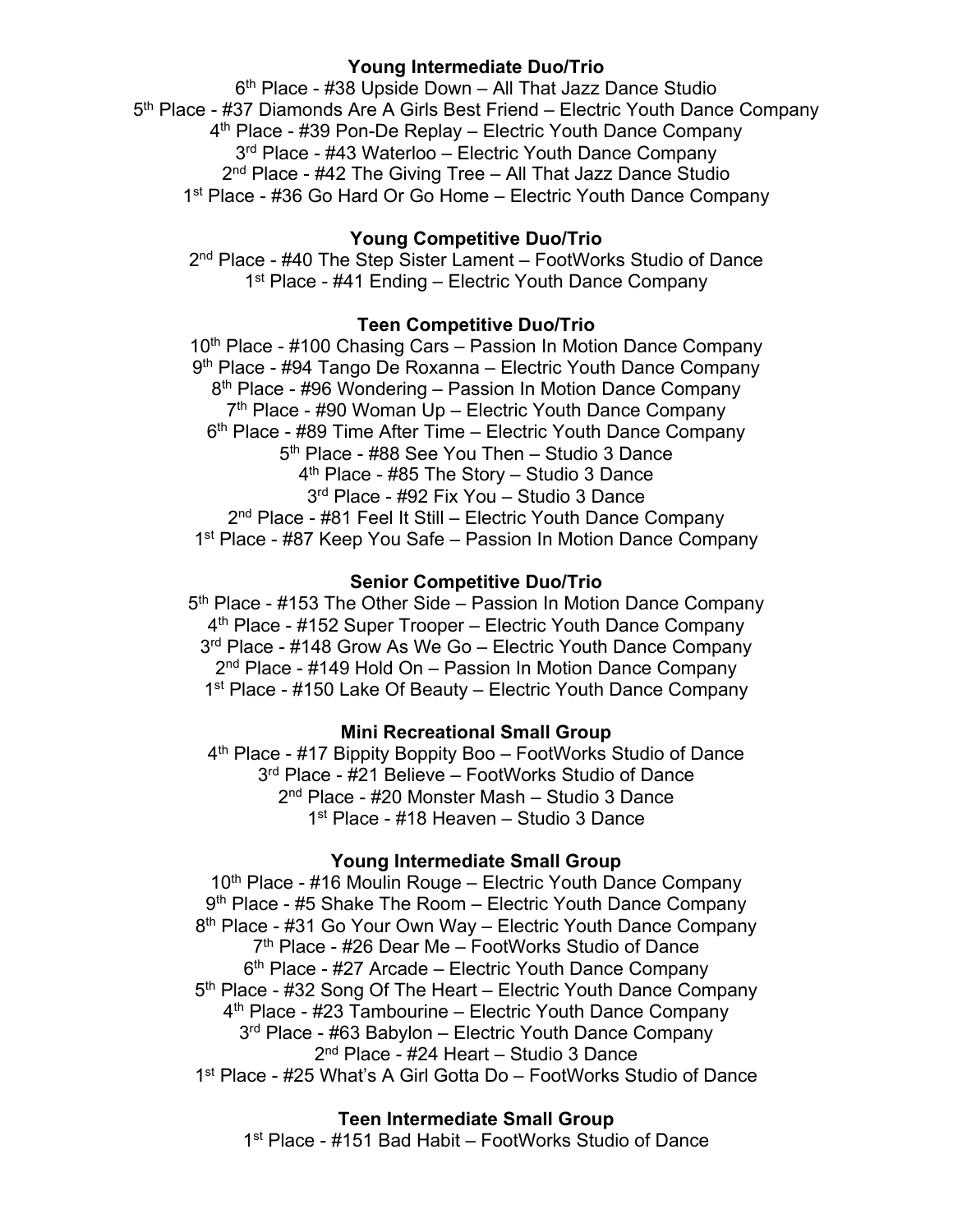## **Teen Competitive Small Group**

10<sup>th</sup> Place - #76 Train Wreck – Passion In Motion Dance Company 9th Place - #74 Breath Again – Studio 3 Dance 8<sup>th</sup> Place - #71 Wait For Me – Electric Youth Dance Company  $7<sup>th</sup>$  Place - #105 Stand In The Light – Passion In Motion Dance Company 6th Place - #70 Keep You Safe – Studio 3 Dance 5<sup>th</sup> Place - #97 Feet Don't Fail Me Now – Electric Youth Dance Company 4th Place - #75 Still I Rise – Electric Youth Dance Company 3<sup>rd</sup> Place - #107 A Change Is Going To Come – Electric Youth Dance Company 2<sup>nd</sup> Place - #78 A Storm Is Coming – FootWorks Studio of Dance 1<sup>st</sup> Place - #77 Fix You – Electric Youth Dance Company

## **Senior Competitive Small Group**

7<sup>th</sup> Place - #98 I'll Never Love You Again – FootWorks Studio of Dance 6<sup>th</sup> Place - #129 Crave You – Electric Youth Dance Company 5<sup>th</sup> Place - #134 I Put A Spell On You – Electric Youth Dance Company 4<sup>th</sup> Place - #67 Lost – Electric Youth Dance Company 3<sup>rd</sup> Place - #93 Lonely – Electric Youth Dance Company  $2<sup>nd</sup>$  Place - #124 How to Save A Life – Electric Youth Dance Company 1<sup>st</sup> Place - #144 Lose Yourself – Electric Youth Dance Company

#### **Mini Recreational Large Group**

5<sup>th</sup> Place - #47 Dig A Little Deeper – Electric Youth Dance Company 4<sup>th</sup> Place - #59 One Voice – Electric Youth Dance Company 3<sup>rd</sup> Place - #44 Born To Be Wild – Electric Youth Dance Company 2<sup>nd</sup> Place - #65 Jail House Rock – Electric Youth Dance Company 1<sup>st</sup> Place - #19 Colors Of The Wind – Electric Youth Dance Company

#### **Mini Intermediate Large Group**

1<sup>st</sup> Place - #48 Simply Irresistible - Studio 3 Dance

#### **Young Intermediate Large Group**

3<sup>rd</sup> Place - #66 Mack The Knife – Studio 3 Dance 2<sup>nd</sup> Place - #62 Titanium – Studio 3 Dance 1<sup>st</sup> Place - #45 Whatcha Want – Studio 3 Dance

#### **Teen Intermediate Large Group**

1<sup>st</sup> Place - #155 Anyone – FootWorks Studio of Dance

#### **Teen Competitive Large Group**

7th Place - #106 Purge – Studio 3 Dance 6<sup>th</sup> Place - #103 Over Protected – Electric Youth Dance Company 5th Place - #154 Missy E – Studio 3 Dance 4th Place - #46 Bird Flu – Studio 3 Dance 3rd Place - #104 So Hot – Studio 3 Dance 2<sup>nd</sup> Place - #156 Welcome To The Party – Electric Youth Dance Company 1<sup>st</sup> Place - #99 Oceans Down – Studio 3 Dance

## **Teen Intermediate Line**

1st Place - #102 Let's Get Loud – FootWorks Studio of Dance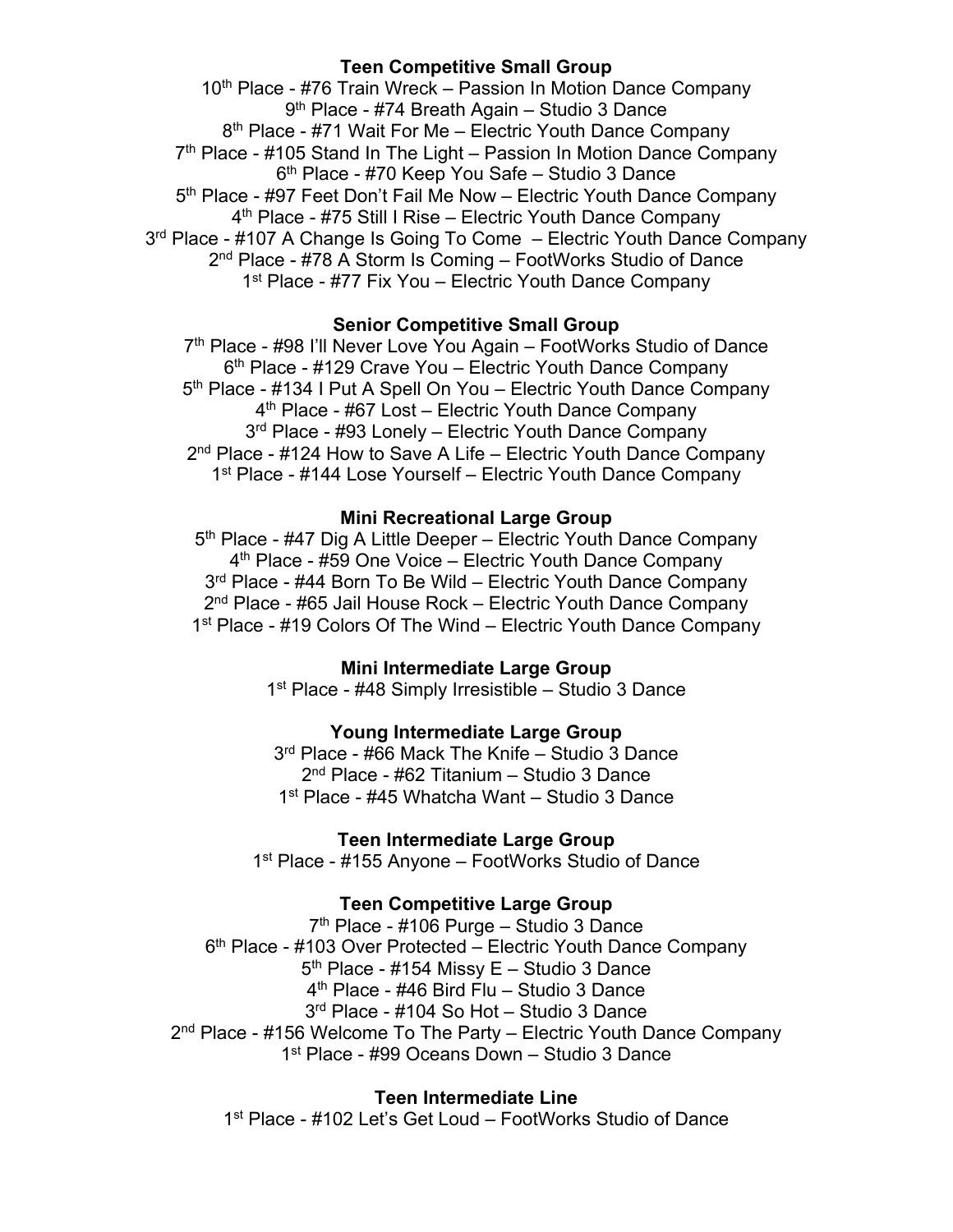### **Teen Competitive Line**

1<sup>st</sup> Place - #101 Have Mercy – Electric Youth Dance Company

#### **Judge Choice Awards**

**Outstanding Entertainment -** #25 What's a Girl Gotta Do – FootWorks Studio of Dance **Outstanding Entertainment** - #102 Let's Get Loud – FootWorks Studio of Dance **Showmanship -** #11 Rocketman – All That Jazz Dance Studio **Technical Excellence-** #55 Crazy – All That Jazz Dance Studio **Technical Excellence** - #77 Fix You – Electric Youth Dance Company **Emotional Execution -** #4 Ending – Electric Youth Dance Company **Emotional Execution** - #99 Oceans Down – Studio 3 Dance **Outstanding Choreography -** #24 Heart – Studio 3 Dance **Outstanding Choreography -** #75 Still I Rise – Electric Youth Dance Company

**ADCC Studio of Excellence Award** – Passion In Motion Dancy Company

#### **Overall High Point**

**Student Choreography** - #122 Punisher – Julia Banacos – FootWorks Studio of Dance **Recreational Solo/Duo/Trio** - #33 Conga – All That Jazz Dance Studio **Recreational Group/Line/Production** - #18 Heaven – Studio 3 Dance **Intermediate Solo/Duo/Trio** - #15 The Doll – Kambree Larose – Electric Youth Dance Company **Intermediate Group/Line/Production - #25 What's A Girl Gotta Do – FootWorks Studio of Dance Competitive Solo/Duo/Trio** - #136 What Remains – Haylee Newhall – Studio 3 Dance **Competitive Group/Line/Production** - #101 Have Mercy – Electric Youth Dance Company

#### **Artistic Adventures**

#2 Pretty On The Inside – FootWorks Studio of Dance #3 Fight Song – FootWorks Studio of Dance #4 Saturn – FootWorks Studio of Dance #6 All I Know So Far – FootWorks Studio of Dance #7 Rebel Heart – Studio 3 Dance #10 Bleeding Love – Passion In Motion Dance Company #12 But I'm a Good Girl – All That Jazz Dance Studio #14 Wild Horses – All That Jazz Dance Studio #15 The Doll – Electric Youth Dance Company #21 Believe – FootWorks Studio of Dance #29 Crocodile Rock – Electric Youth Dance Company #30 Heaven Is A Place On Earth – Studio 3 Dance #39 Pon-De Replay – Electric Youth Dance Company #41 Ending – Electric Youth Dance Company #42 The Giving Tree – All That Jazz Dance Studio #52 Party Girl – All That Jazz Dance Studio #55 Crazy – All That Jazz Dance Studio #60 Oz – All That Jazz Dance Studio #61 – The Way You Look Tonight – All That Jazz Dance Studio #77 Fix You – Electric Youth Dance Company #78 A Storm Is Coming – FootWorks Studio of Dance #85 The Story – Studio 3 Dance #89 Time After Time – Electric Youth Dance Company #96 Wondering – Passion In Motion Dance Company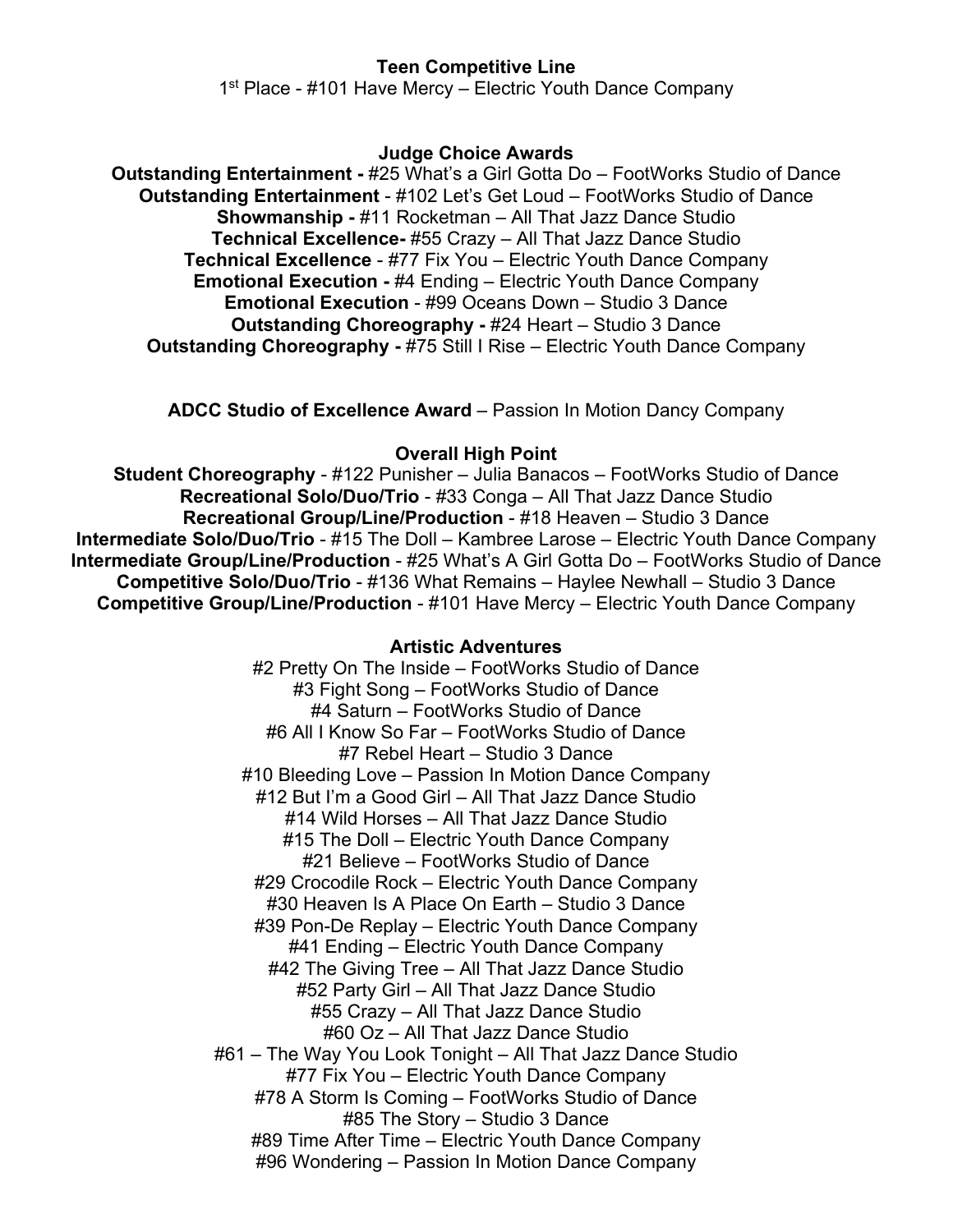#108 Black N Gold – FootWorks Studio of Dance #109 A Day With OCD – Studio 3 Dance #111 Loading – Studio 3 Dance #112 Little Runaway – Electric Youth Dance Company #113 Black – Electric Youth Dance Company #114 Jealous – Electric Youth Dance Company #117 Fast Car – Electric Youth Dance Company #120 Somebody That I Used To Know – Passion In Motion Dance Company #121 Heal – FootWorks Studio of Dance #122 Punisher – FootWorks Studio of Dance #123 Size – All That Jazz Dance Studio #135 Changes – FootWorks Studio of Dance #136 What Remains – Studio 3 Dance #137 Lovely – Electric Youth Dance Company #141 Hold Back The River – Passion In Motion Dance Company #143 Leave A Light On – Passion In Motion Dance Company #146 This Bitter Earth – Studio 3 Dance #150 Lake Of Beauty – Electric Youth Dance Company

#### **Elite Team Selection**

#2 Pretty On The Inside – FootWorks Studio of Dance #6 All I Know So Far – FootWorks Studio of Dance #7 Rebel Heart – Studio 3 Dance #10 Bleeding Love – Passion In Motion Dance Company #12 But I'm a Good Girl – All That Jazz Dance Studio #14 Wild Horses – All That Jazz Dance Studio #15 The Doll – Electric Youth Dance Company #23 Tambourine – Electric Youth Dance Company #27 Arcade – Electric Youth Dance Company #28 I Hope You Dance – FootWorks Studio of Dance #38 Upside Down – All That Jazz Dance Studio #40 The Step Sister Lament – FootWorks Studio of Dance #45 Whatcha Want – Studio 3 Dance #46 Bird Flu – Studio 3 Dance #52 Party Girl – All That Jazz Dance Studio #55 Crazy – All That Jazz Dance Studio #60 Oz – All That Jazz Dance Studio #61 – The Way You Look Tonight – All That Jazz Dance Studio #75 Still I Rise – Electric Youth Dance Company #77 Fix You – Electric Youth Dance Company #78 A Storm Is Coming – FootWorks Studio of Dance #85 The Story – Studio 3 Dance #89 Time After Time – Electric Youth Dance Company #96 Wondering – Passion In Motion Dance Company #97 Feet Don't Fail Me Now – Electric Youth Dance Company #101 Have Mercy – Electric Youth Dance Company #102 Let's Get Loud – FootWorks Studio of Dance #107 A Change Is Going To Come -Electric Youth Dance Company #108 Black N Gold – FootWorks Studio of Dance #109 A Day With OCD – Studio 3 Dance #111 Loading – Studio 3 Dance #112 Little Runaway – Electric Youth Dance Company